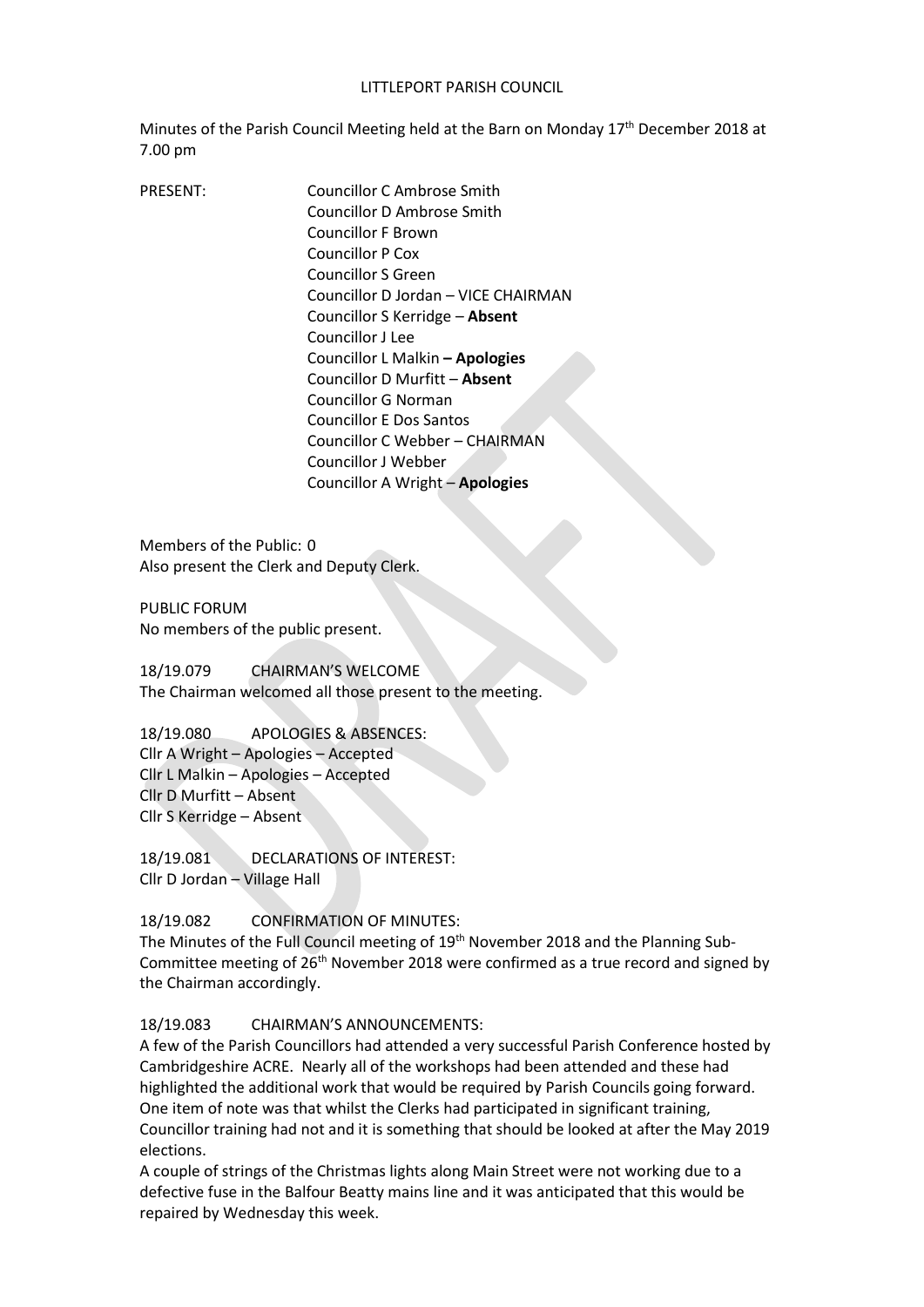The Chairman and Cllr J Webber had attended the Cambridgeshire LHI Panel meeting to present the request for 50% funding for two additional speed activated signs. The result of the Panel's deliberations should be known by February 2019.

18/19.084 VILLAGE HALL – QUOTATIONS FOR REPAIR OF ENTRANCE HALL FLOORING The Parish Council had received two quotations for the repair of the entrance hall and corridor flooring at the Village Hall.

The Parish Council, as owners of the building, accepted the responsibility for the works. Following discussion it was agreed to accept the quotation of D Silcock (Construction) and it was further agreed that the Chairman would liaise with them over the finer points of the works to be carried out.

18/19.085 RIALTAS BUSINESS SOLUTIONS – QUOTATION FOR NEW ACCOUNTING SOFTWARE PACKAGE

The Clerks presented the meeting with their views of a new accounting software package following demonstrations and research with other Parish Councils who use this particular system.

The favoured package would allow for all the current functions of Sage (current package) but more tailored to the business and laws regulating Parish Councils. The facility to run the Annual Return was highlighted as a specific benefit as it currently takes approximately 10 days to complete the reconcilliations/reports within Sage.

It was agreed that the Clerks be authorised to progress the purchase of the new system, with associated training, at a maximum budget of £3,600 (plus VAT).

18/19.086 FINANCE:

086.1 The Financial Statements of the Parish Council were signed by the Chairman as a true representation of the accounts held by the Parish Council.

086.2 Payments made out of meeting from 15<sup>th</sup> October 2018 to 18<sup>th</sup> November are listed on the attached spreadsheet for information.

086.3 The following orders for payments were duly authorised:

| Chg NO Payee |                                 | Amount |       |
|--------------|---------------------------------|--------|-------|
|              | 104534 S Field - PC Christmas   | f.     | 35.12 |
|              | 104535 Gordon Harrison Agri Eng |        | 48.00 |
|              | 104536 Ely Tool Hire            |        | 42.00 |

086.4 The Chairman authorised the BACS payments to be made to staff.

## 18/19.087 FOLLOW UP DIARY

The new fencing at Croft Park Play Area was almost complete and the clearance of the ditch (riparian owner responsibilities) had been done. Cllr Norman had also cleared his portion of the ditch. The information would be conveyed to the County Council.

The Police are in receipt of CCTV footage of the individuals responsible for acts of vandalism at the Eco Art Project and the destruction of the bench outside Costcutters and would be acting on this evidence accordingly.

The graffiti that had been daubed on the wall of YPL in Granby Street should have been removed by ECDC but unfortunately this had not yet happened. It is hoped that it will be dealt with very shortly.

# 18/19.88 DISTRICT COUNCILLORS' REPORT

From a planning perspective the Parish Council were requested to continue to interrogate applications that came before them to ensure that adequate off street parking is included.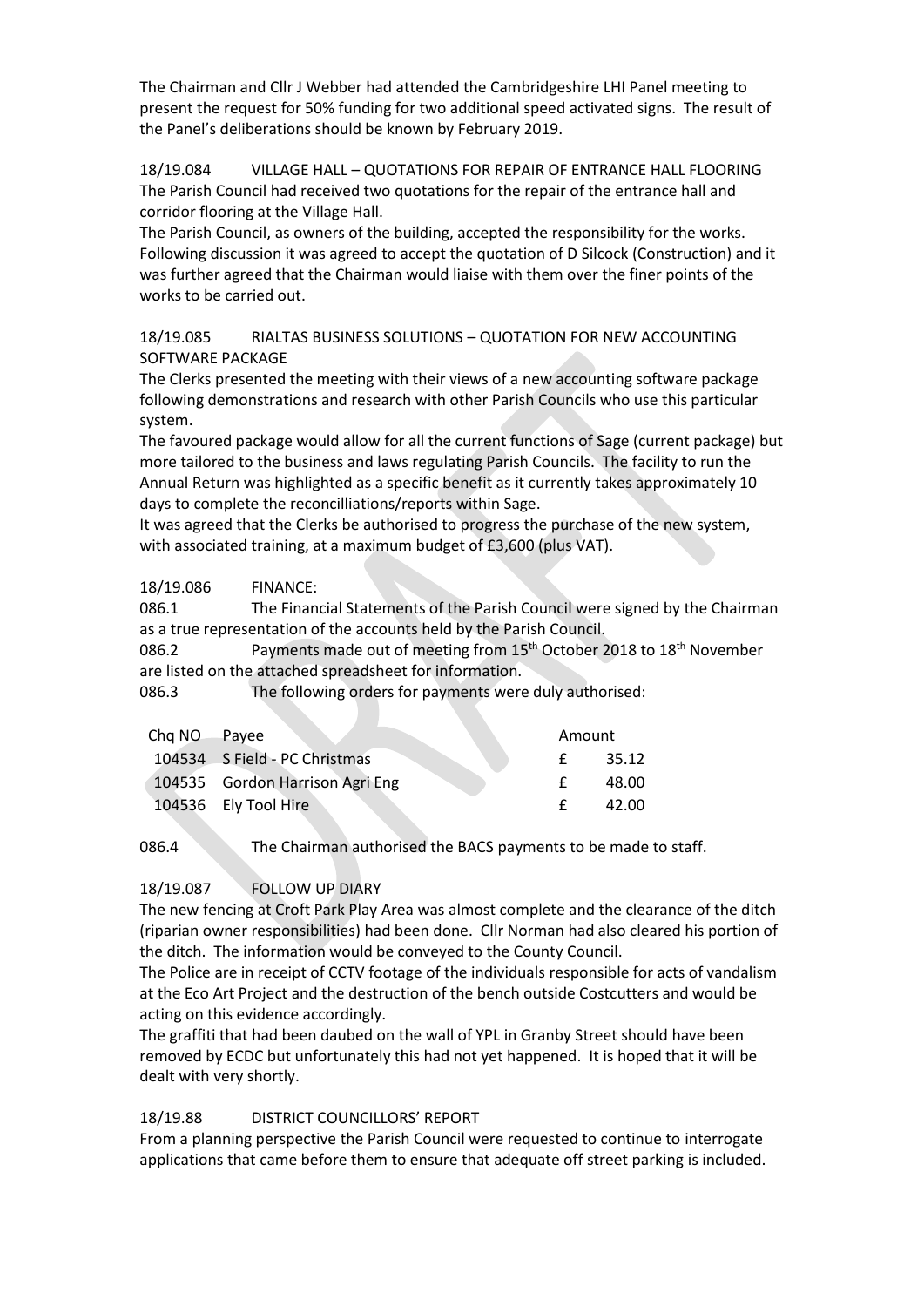## 18/19.089 COUNTY COUNCILLOR'S REPORT DAS updated the meeting about some funding that the County Council will be receiving to repair/upgrade pathways across the county.

ITEMS FOR FULL COUNCIL ON 21st JANUARY 2019 Nothing arising from this agenda.

There being no further business the meeting closed at 7.48 pm.

Signed: …………………………………………. Chairman

Dated: ………………………………………….